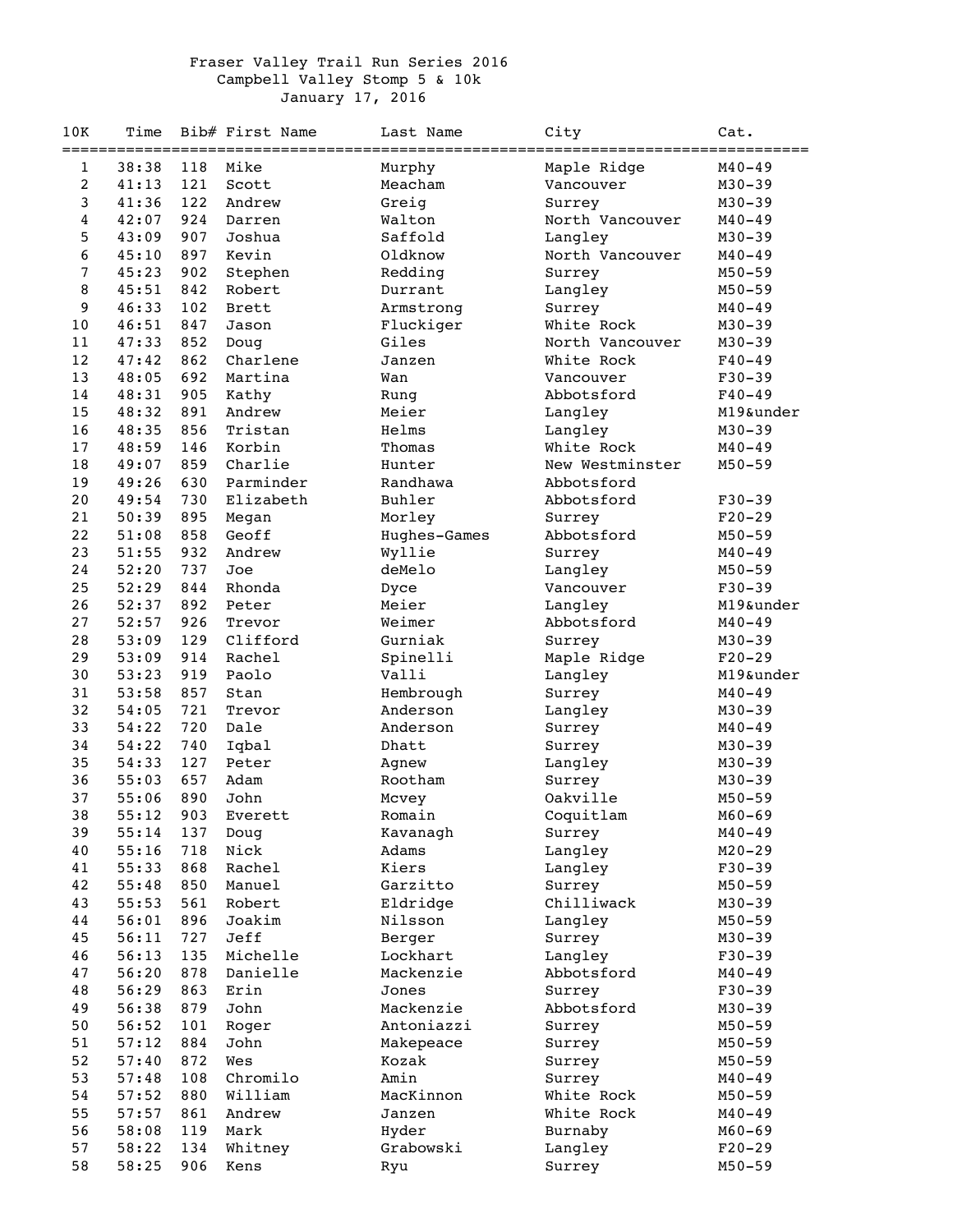| 59       | 58:36          | 138        | Rae             | Gordon          | Burnaby                 | $M60 - 69$           |
|----------|----------------|------------|-----------------|-----------------|-------------------------|----------------------|
| 60       | 59:06          | 916        | Kerri-Ann       | Swartz          | Chilliwack              | $F30-39$             |
| 61       | 59:18          | 840        | Liz             | Dilasser        | Surrey                  | $F70+$               |
| 62       | 59:19          | 899        | George          | Patton          | Mission                 | $M30 - 39$           |
| 63       | 59:22          | 128        | Scott           | Kavanagh        | Surrey                  | $M40 - 49$           |
| 64       | 59:43          | 893        | Ulises          | Moncada         | Burnaby                 | $M40 - 49$           |
| 65       | 60:08          | 849        | Ernie           | Fuller          | White Rock              | $M60 - 69$           |
| 66       | 60:23          | 729        | Navtej          | Bring           | Surrey                  | $M50 - 59$           |
| 67       | 60:39          | 738        | Anup            | Dhatt           | Surrey                  | $M40 - 49$           |
| 68       | 60:50          | 731        | Karl            | Cantner         | Surrey                  | $M50 - 59$           |
| 69       | 60:51          | 125        | Lisa            | Younie          | Chilliwack              | $F50 - 59$           |
| 70       | 60:52          | 898        | Harpreet Singh  | Pandher         | Surrey                  | $M40 - 49$           |
| 71       | 61:34          | 864        | Mile            | Jovanovic       | Surrey                  | $M60 - 69$           |
| 72       | 61:38          | 723        | Dennis          | Bailey          | Surrey                  | $M60 - 69$           |
| 73       | 61:55          | 848        | Ray             | Fouquette       | Langley                 | $M50 - 59$           |
| 74       | 61:58          | 126        | Michael         | <b>Brown</b>    | Chilliwack              | $M30 - 39$           |
| 75       | 62:05          | 595        | Jayne           | Nelson          | Surrey                  |                      |
| 76       | 62:06          | 871        | Jennifer        | Kluth           | Surrey                  | $F30-39$             |
| 77       | 62:11          | 911        | Jeremy          | Sept            | Surrey                  | $M30 - 39$           |
| 78       | 62:26          | 922        | Pippa           | Wall            | Vancouver               | $F60 - 69$           |
| 79       | 62:57          | 133        | Erin            | Reeds           | Langley                 | $F30-39$             |
| 80       | 63:26          | 151        | Kate            | Towne           | Maple Ridge             | $F20-29$             |
| 81       | 63:38          | 925        | Janet           | Weber           | White Rock              | $F40 - 49$           |
| 82       | 63:52          | 881        | Richard         | MacLachlan      | Surrey                  | $M40 - 49$           |
| 83       | 64:05          | 739        | Devinder        | Dhatt           | Surrey                  | $F30-39$             |
| 84       | 65:11          | 132        | John            | Petrunia        | Surrey                  | $M40 - 49$           |
| 85       | 65:13          | 870        | Raia            | King            | Langley                 | $F20-29$             |
| 86       | 65:39          | 867        | Michael         | Kiers           | Langley                 | $M30 - 39$           |
| 87       | 65:53          | 904        | Beatrice        | Rufenacht       | Delta                   | $F30 - 39$           |
| 88       | 66:33          | 732        | Michele         | Cantner         | Surrey                  | $F50 - 59$           |
| 89       | 66:57          | 917        | Susan           | Taylor          | Abbotsford              | $F40 - 49$           |
| 90       | 67:05          | 874        | Joe             | Lamb            | Cultus Lake             | $M40 - 49$           |
| 91       | 67:40          | 909        | Neil            | Schasny         | Langley                 | $M40 - 49$           |
| 92       | 68:10          | 860        | Todd            | Jacob           | Langley                 | $M40 - 49$           |
| 93       | 68:12          | 900        | Colleen         | Ponzini<br>Wolf | Surrey                  | $F50 - 59$           |
| 94       | 68:25          | 930        | Audrey          |                 | Coquitlam<br>Chilliwack | $F40 - 49$           |
| 95<br>96 | 68:30<br>68:36 | 921<br>866 | Heather<br>John | Wakely          |                         | $F30 - 39$<br>$M70+$ |
| 97       | 68:54          | 722        | Jasbir          | Kelly<br>Atwal  | Langley<br>Delta        | $F60 - 69$           |
| 98       | 69:08          | 873        | Ashley          | Kuczynski       | Langley                 | $F30 - 39$           |
| 99       | 72:07          | 735        | Denise          | Craig           | Abbotsford              | $F50 - 59$           |
| 100      | 72:48          | 838        | Jasvinder       | Dhatt           | Surrey                  | $F30-39$             |
| 101      | 72:52          | 839        | Melissa         | Dietz           | Abbotsford              | $F30-39$             |
| 102      | 73:01          | 923        | Janice          | Walsh           | Surrey                  | $F50 - 59$           |
| 103      | 73:09          | 912        | Krista          | Sept            | Surrey                  | $F30-39$             |
| 104      | 73:30          | 618        | Jennifer        | Martin          | Abbotsford              | $F30-39$             |
| 105      | 74:11          | 851        | William         | George          | Abbotsford              | $M70+$               |
| 106      | 75:00          | 513        | Sasha           | Barrie          | Port Moody              | $F40 - 49$           |
| 107      | 75:00          | 149        | Barb            | Stewart         | Langley                 | $F60 - 69$           |
| 108      | 75:01          | 625        | Roseline        | Melzer          | Coquitlam               | $F50 - 59$           |
| 109      | 75:03          | 581        | Kelli Ann       | Harman          | Abbotsford              | $F40 - 49$           |
| 110      | 75:03          | 927        | Byron           | Wilson          | Surrey                  | $M50 - 59$           |
| 111      | 76:22          | 853        | Danette         | Haar            | Aldergrove              | $F40 - 49$           |
| 112      | 76:22          | 933        | Torry           | Yarych          | Abbotsford              | $F30-39$             |
| 113      | 77:39          | 854        | Elizabeth       | Harris          | Abbotsford              | $F30-39$             |
| 114      | 77:39          | 886        | Deanna          | Mcintyre        | Abbotsford              | $F40 - 49$           |
| 115      | 78:40          | 736        | Miriam          | Davies          | Surrey                  | $F50 - 59$           |
| 116      | 82:12          | 845        | Carolyn         | Early           | Langley                 | $F50 - 59$           |
| 117      | 82:12          | 908        | Patti           | Schamber        | Langley                 | $F50 - 59$           |
| 118      | 82:43          | 876        | Rhonda          | Livingstone     | Abbotsford, Bc          | $F40 - 49$           |
| 119      | 82:44          | 728        | Colleen         | Birnie          | Maple Ridge             | $F40 - 49$           |
| 120      | 83:09          | 865        | Barbara         | Kawasaki        | Surrey                  | $F60 - 69$           |
| 121      | 83:11          | 920        | Michelle        | Vanden Boogaard | Langley                 | F50-59               |
|          |                |            |                 |                 |                         |                      |
| 5K       | Time           |            | Bib# First Name | Last Name       | City                    | Cat.                 |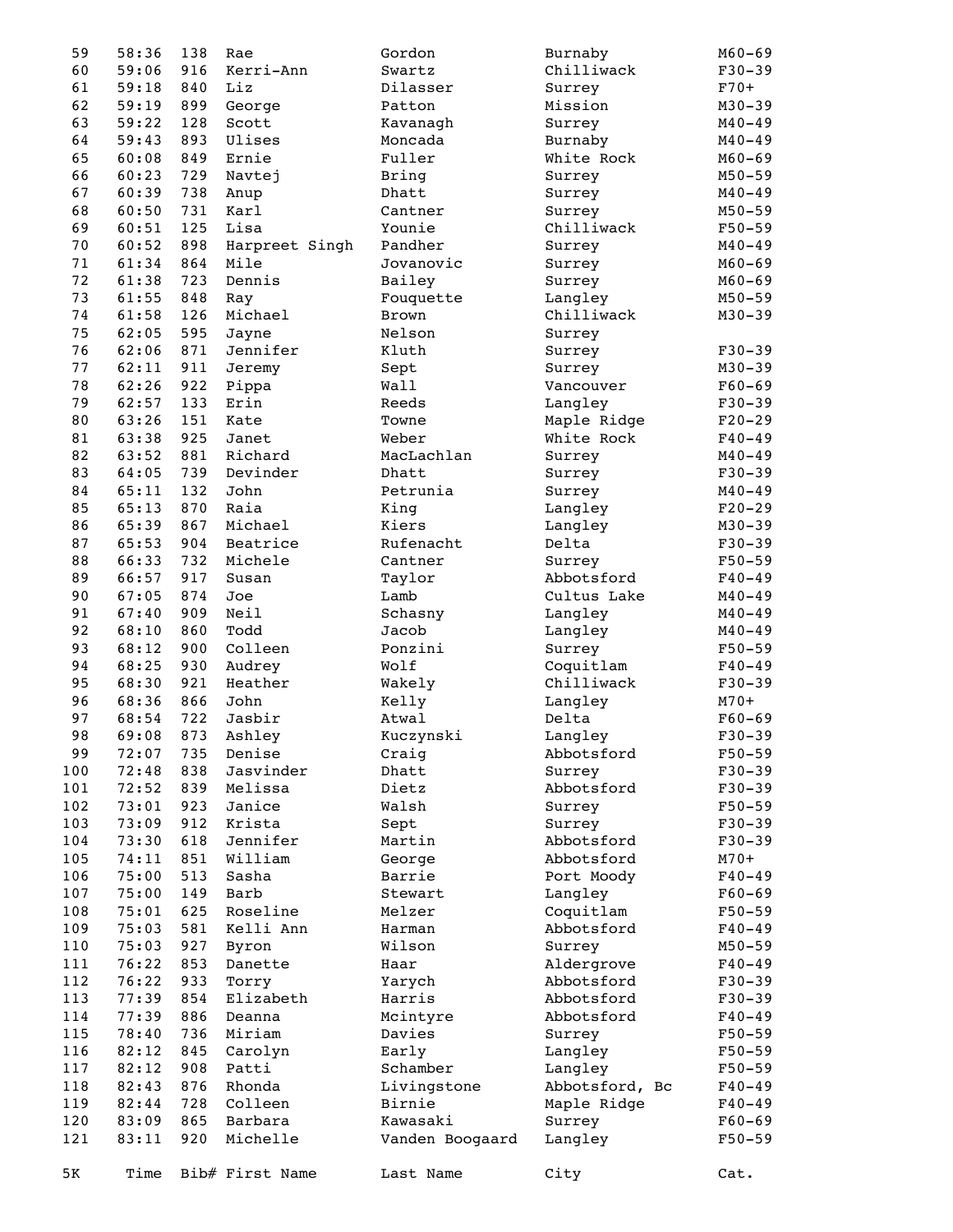|                |                |           | ==================================== | __________________ | ------------------------------- |                         |
|----------------|----------------|-----------|--------------------------------------|--------------------|---------------------------------|-------------------------|
| 1              | 21:42          | 698       | Olivia                               | Willett            | Coquitlam                       | F19&under               |
| $\overline{c}$ | 21:48          | 714       | Ethan                                | Wilkie             | Abbotsford                      | M19&under               |
| 3              | 21:54          | 84        | Joshua                               | Carsience          | Abbotsford                      | M19&under               |
| 4              | 23:15          | 515       | Robert                               | Barber             | Langley                         | $M50 - 59$              |
| 5              | 23:35          | 150       | Anthony                              | Barber             | Langley                         | $M20 - 29$              |
| 6              | 23:48          | 639       | Lucas                                | Smith              | Abbotsford                      | M19&under               |
| 7              | 24:29          | 915       | Jeremy                               | Spurgeon           | Surrey                          | $M30 - 39$              |
| 8              | 24:33          | 619       | Don                                  | McGregor           | Langley                         | $M30 - 39$              |
| 9              | 25:33          | 104       | Caitlyn                              | Collingwood        | Surrey                          | F19&under               |
| 10             | 25:34          | 734       | Chris                                | Collingwood        | Surrey                          | $M40 - 49$              |
| 11             | 25:56          | 221       | Krista                               | Gilbert            | Surrey                          | $F40 - 49$              |
| 12             | 26:06          | 913       | Don                                  | Sparks             | Surrey                          | $M50 - 59$              |
| 13             | 26:08          | 637       | Cathy                                | Smith              | Abbotsford                      | $F50 - 59$              |
| 14             | 26:27          | 124       | Mike                                 | Sturgeon           | Langley                         | $M50 - 59$              |
| 15             | 26:30          | 111       | Kyle                                 | Janzen             | Langley                         | M19&under               |
| 16             | 26:43          | 110       | Carolyn                              | Janzen             | Langley                         | $F40 - 49$              |
| 17             | 26:44          | 95        | Evan                                 | Durrant            | Langley                         | M19&under               |
| 18             | 27:01          | 96        | Evan                                 | Dyce               | Aldergrove                      | M19&under               |
| 19             | 27:16          | 91        | Gurman                               | Dhatt              | Surrey                          | M19&under               |
| 20             | 27:25          | 592       | Mark                                 | Mori               | Surrey                          | $M40 - 49$              |
| 21             | 27:33          | 123       | Anne                                 | Sturgeon           | Langley                         | $F60 - 69$              |
| 22             | 27:44<br>27:47 | 875       | Stacey                               | Lambert<br>Meier   | Surrey                          | $F40 - 49$              |
| 23             |                | 510       | Helena                               |                    | Langley<br>Abbotsford           | F19&under<br>$M30 - 39$ |
| 24<br>25       | 28:03<br>28:40 | 140<br>98 | Manjinder<br>Sasha                   | Dhatt<br>Fairbairn |                                 | F19&under               |
| 26             | 28:56          | 144       |                                      | Gibb               | Surrey<br>Surrey                | $M30 - 39$              |
| 27             | 29:46          | 145       | Raegan                               | Grewal             | White Rock                      | $M40 - 49$              |
| 28             | 29:58          | 855       | Gary<br>Sue                          | Hartford           | Surrey                          | $F40 - 49$              |
| 29             | 31:10          | 143       | Nandi                                | Schmidt            | Langley                         | $F50 - 59$              |
| 30             | 31:34          | 136       | Kathie                               | Schellenberg       | Langley                         | $F50 - 59$              |
| 31             | 31:46          | 93        | Jujhor                               | Dhatt              | Surrey                          | M19&under               |
| 32             | 31:59          | 113       | Steve                                | Ryan               | Surrey                          | $M40 - 49$              |
| 33             | 32:04          | 709       | Alex                                 | Taylor             | Langley                         | $M60 - 69$              |
| 34             | 32:08          | 120       | Brian                                | Parkinson          | Langley                         | $M70+$                  |
| 35             | 32:15          | 142       | Rick                                 | Reynolds           | Langley                         | $M60 - 69$              |
| 36             | 32:35          | 482       | Melanie                              | Lalas              | Langley                         | $F30 - 39$              |
| 37             | 33:08          | 929       | Noah                                 | Wilson             | Abbotsford                      | M19&under               |
| 38             | 33:19          | 18        | Catherine                            | Bachand            | Surrey                          | $F50 - 59$              |
| 39             | 33:20          | 715       | Kirsten                              | Wilson             | Surrey                          | $F40 - 49$              |
| 40             | 33:34          | 148       | Heather                              | Gelowitz           | Langley                         | $F40 - 49$              |
| 41             | 33:36          | 894       | Leah                                 | Montgomery         | Coquitlam                       | $F40 - 49$              |
| 42             | 33:37          | 599       | Seth                                 | Pettie             | Langley                         | M19&under               |
| 43             | 33:52          | 596       | Dave                                 | Palmer             | Langley                         | $M60 - 69$              |
| 44             | 33:53          | 600       | Brenda                               | Philip             | Langley                         | $F50 - 59$              |
| 45             | 34:21          | 64        | Stanley                              | Barnwell           | New Westminster                 | $M40 - 49$              |
| 46             | 34:22          | 85        | Greg                                 | Christensen        | Surrey                          | $M40 - 49$              |
| 47             | 34:46          | 928       | Leah                                 | Wilson             | Abbotsford                      | $F40 - 49$              |
| 48             | 34:47          | 843       | Kimberley                            | Dyce               | Aldergrove                      | $F30-39$                |
| 49             | 35:17          | 19        | Jenny                                | <b>Barnes</b>      | Langley                         | $F40 - 49$              |
| 50             | 36:00          | 565       | Jennifer                             | Figner             | Port Moody                      | $F40 - 49$              |
| 51             | 36:00          | 590       | Jennifer                             | Jaklin             | Langley                         | $F30-39$                |
| 52             | 36:02          | 112       | Christine                            | Ryan               | Surrey                          | $F30-39$                |
| 53             | 36:24          | 103       | Cai                                  | Collingwood        | Surrey                          | M19&under               |
| 54             | 36:26          | 147       | Don                                  | Monk               | Langley                         | $M40 - 49$              |
| 55             | 36:41          | 105       | Charlotte                            | Collingwood        | Surrey                          | $F40 - 49$              |
| 56             | 36:42          | 107       | Hameet Singh                         | Grewal             | Surrey                          | $M40 - 49$              |
| 57             | 36:54          | 114       | Teri                                 | Sabot              |                                 | $F40 - 49$              |
| 58             | 36:56          | 87        | Megan                                | Devlin             | Abbotsford                      | $F40 - 49$              |
| 59             | 36:57          | 841       | Natasha                              | Duchesne           | Mission                         | $F30-39$                |
| 60             | 36:57          | 455       | Jackson                              | Jacob              | Langley                         | M19&under               |
| 61             | 36:57          | 131       | Jessica                              | Kavanagh           | Surrey                          | $F30-39$                |
| 62             | 37:01          | 109       | Jennifer                             | Goodwin            |                                 | $F40 - 49$              |
| 63             | 37:25          | 52        | Sean                                 | Barnwell           | New Westminster                 | $M30 - 39$              |
| 64             | 37:34          | 69        | Lindsay                              | Bolkowy            | Port Coquitlam                  | $F30-39$                |